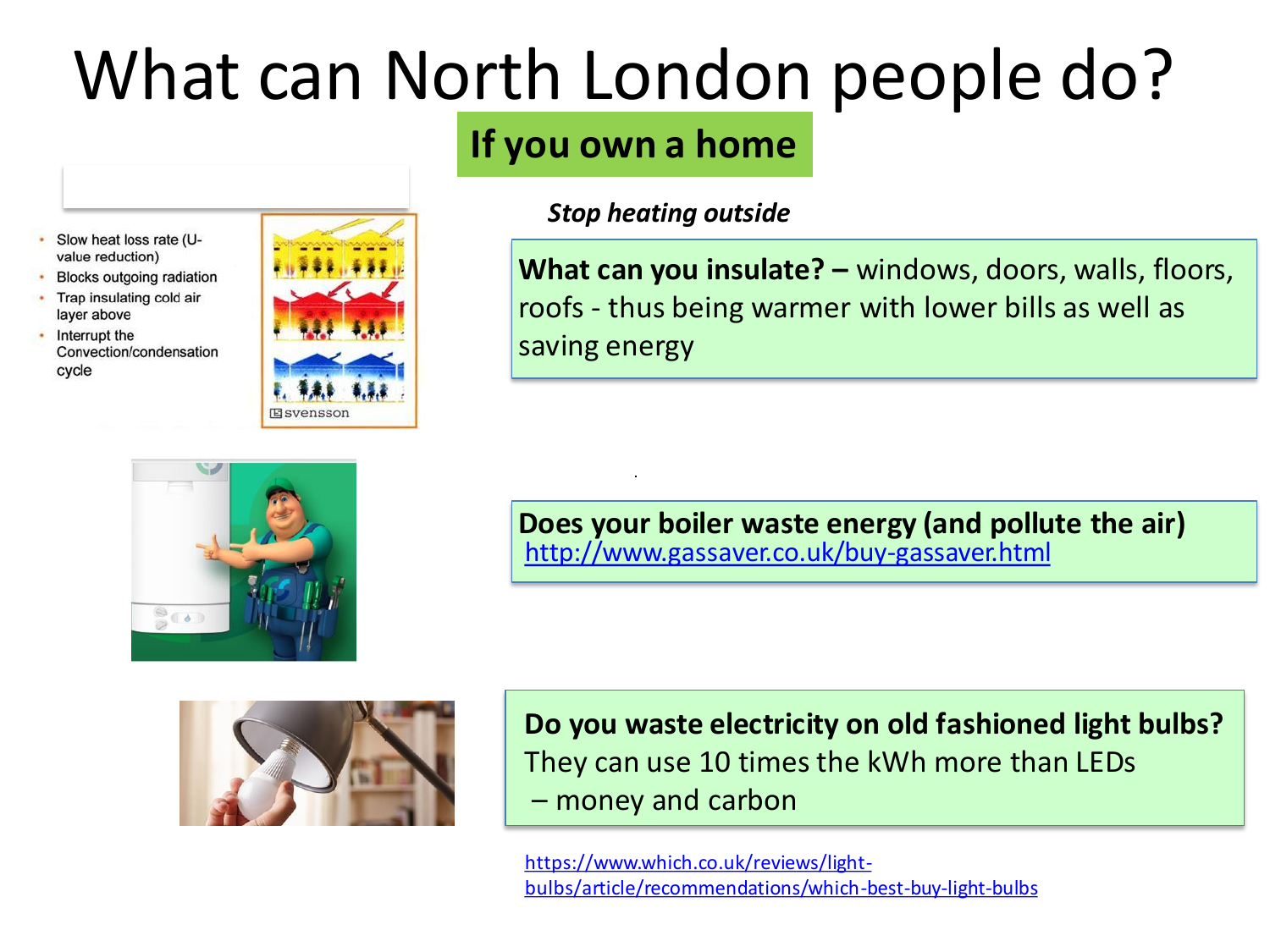# What can North London people do?



#### **If you own a home**

*Installing generating capacity and water heating on your own property*

**Do you have places for solar PV for electricity or solar thermal for hot water?**  Roof? Garage? Shed? Conservatory? See the Energy Savings Trust for quick calculators for cost and savings. [http://www.energysavingtrust.org.uk/scotland/tools-](http://www.energysavingtrust.org.uk/scotland/tools-calculators/solar-energy-calculator)

calculators/solar-energy-calculator



**Solar thermal for hot water**

#### **Do you have a place to charge a car, van or electric bike? Or a nearby charging place?**

**See Zap Maps** <https://www.zap-map.com/charge-points/public-charging-point-networks/>



*Use all that you generate and help the UK update its infrastructure*

Batteries cover the mismatch of home consumption and generation and also to provide 'smart' smoothing to reduce the need for new high carbon electricity sources – at additional cost

<http://www.mygridgb.co.uk/residential-solar/>